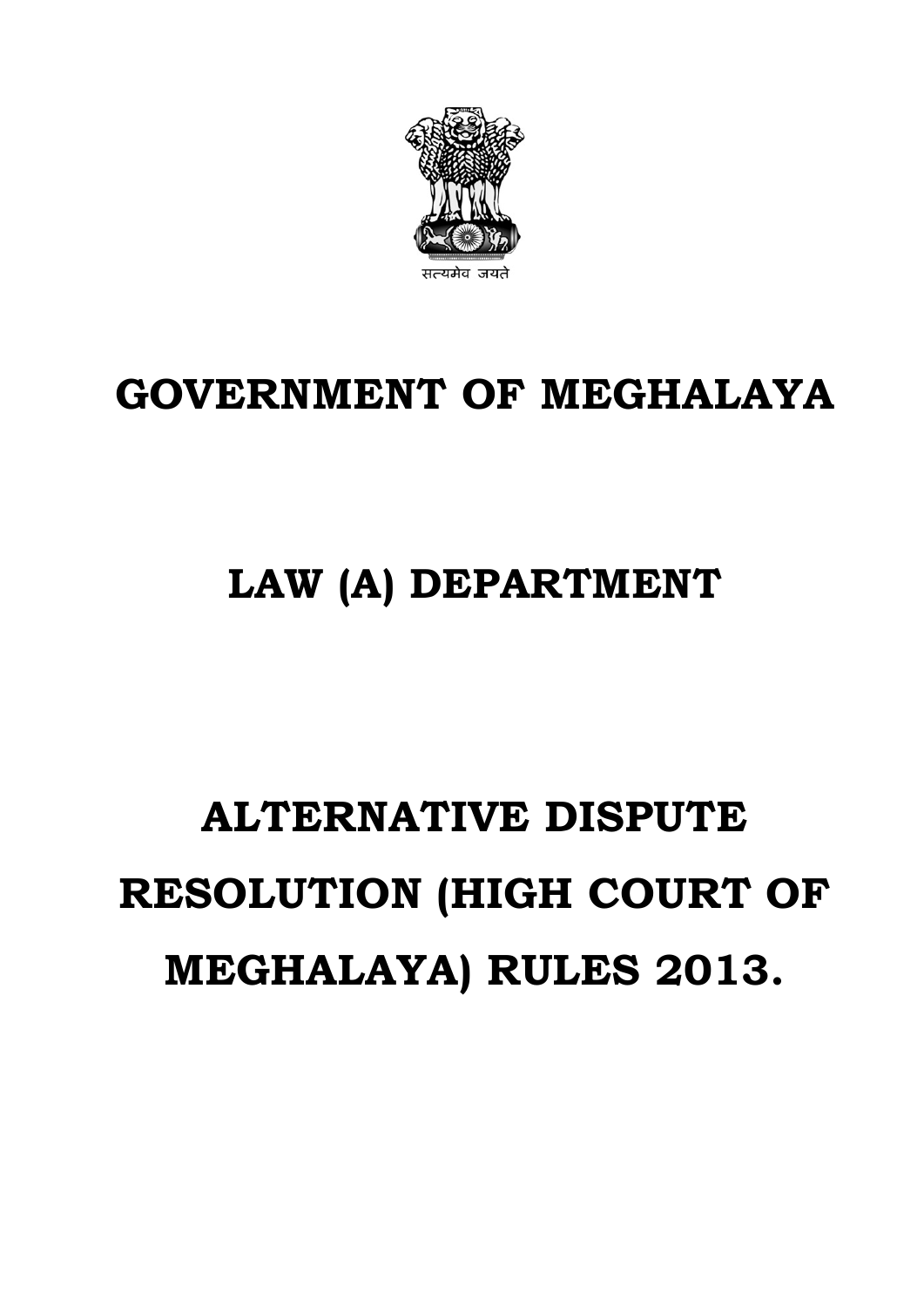### The 17<sup>th</sup> December, 2013.

# **ALTERNATIVE DISPUTE RESOLUTION (HIGH COURT OF MEGHALAYA) RULES 2013**.

**No. HCM.II/430/2013/6019.-** In exercise of the powers conferred by Article 225 of the Constitution of India and Section122 and Section 125 of Part X of the Code of Civil Procedure , 1908 (5 of 1908) read with clause (d) of sub- section (2) of Section 89 of the said Code the High Court of Meghalaya is pleased to make the following Rules:

**1. Title:-** These Rules shall be called the Alternative Dispute Resolution (High Court of Meghalaya) Rules, 2013.

**2. Definitions** :- (a) Settlement by "Arbitration" means the process by which an arbitrator appointed by parties or by the Court, as the case may be, adjudicates the disputes between the parties to the suit and passes an award by the application of the provisions of the Arbitration and Conciliation Act, 1996 (26 of 1996), in so far as they refer to arbitration.

(b) Settlement by "Conciliation" means the process by which a conciliator who is appointed by the parties or by the Court, as the case may be, conciliates the disputes between the parties to the suit by the application of the provisions of the Arbitration and Conciliation Act, 1996 (26 of 1996), in so far as they relate to conciliation, and in particular, in exercise of his powers under section 67 and 73 of that Act, by making proposals for a settlement of the dispute and by formulating or reformulating the terms of a possible settlement; and has a greater role than a mediator.

(c) Settlement by "Mediation" means a process by which a mediator appointed by parties or by the Court, as the case may be, mediates the dispute between the parties to the suit by the application of the provisions of the Civil Procedure Mediation (High Court of Meghalaya) Rules, 2013, and in particular, by facilitating discussion between parties directly or by communicating with each other through the mediator, by assisting the parties in identifying issues, reducing misunderstandings, clarifying priorities, exploring areas of compromise, generating options in an attempt to solve the dispute and emphasizing that it is the parties own responsibility for making decisions which affect them.

(d) Settlement in "Lok Adalat" means settlement by Lok Adalat as contemplated by the Legal Services Authorities Act, 1987.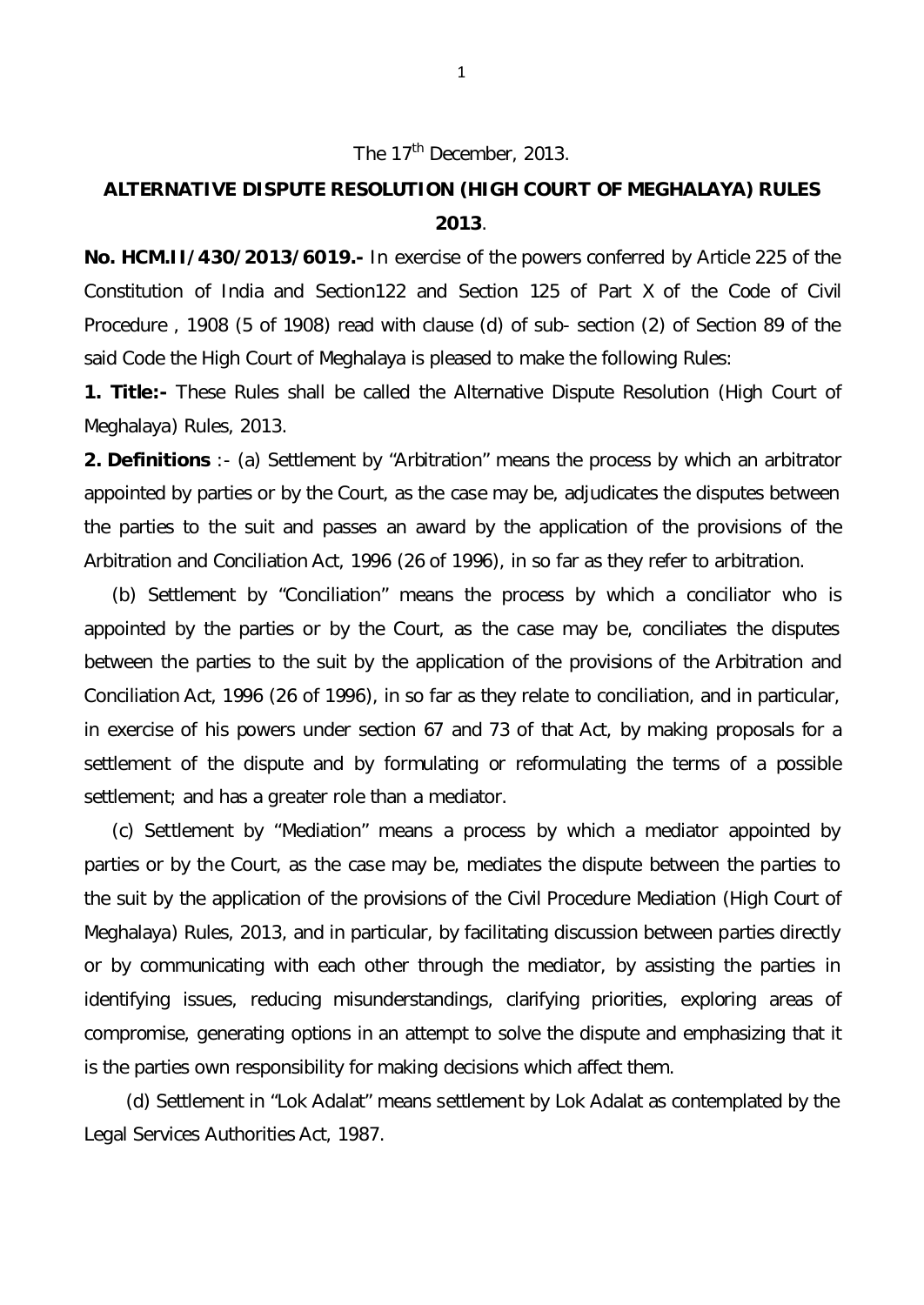(e) "Judicial settlement" means a final settlement by way of compromise entered into before a suitable institution or person of which the Court has referred the dispute and which institution or person is deemed to be the Lok Adalat under the provision of The Legal Service Authorities Act, 1987 (39 of 1987) and where after such reference, the provisions of the said Act apply as if the dispute was referred to a Lok Adalat under the provisions of that Act.

#### **3. Procedure for directing parties to opt for alternative modes of settlement.-**

(a) The Court shall, after recording admissions and denials at the first hearing of the suit under Rule 1 of Order X, and where it appears to the Court that there exist elements of settlement which may be acceptable to the parties, formulate the terms of settlement and give them, to the parties for their observations under sub-section (1) of Section 89, and the parties shall submit to the Court their responses within thirty days of the first hearing.

(b) At the next hearing, which shall be not later than thirty days of the receipt of responses, the Court may reformulate the terms of a possible settlement and shall direct the parties to opt for one of the modes of settlement of disputes outside the Court as specified in clauses (a) to (d) of sub-section (1) of Section 89 read with Rule 1A of Order X, in the manner stated hereunder:

Provided that the Court, in the exercise of such power, shall not refer any dispute to arbitration or to judicial settlement by a person or institution without the written consent of all parties to the suit.

**4. Persons authorized to take decision for the Union of India, State Governments and others:-** (1) For the purpose of Rule 3, the Union of India or the Government of a State or Union Territory, all local authorities, all Public Sector Undertaking, all statutory corporations and all public authorities shall nominate a person or persons or group of persons who are authorized to take a final decision as to the mode of Alternative Dispute Resolution which it proposes to opt for the event of direction by the Court under Section 89 and such nomination shall be communicated to the High Court within a period of three months from the date of commencement of these Rules and the High Court shall notify all the Subordinate Courts in this behalf as soon as such nomination is received from such Government or authorities.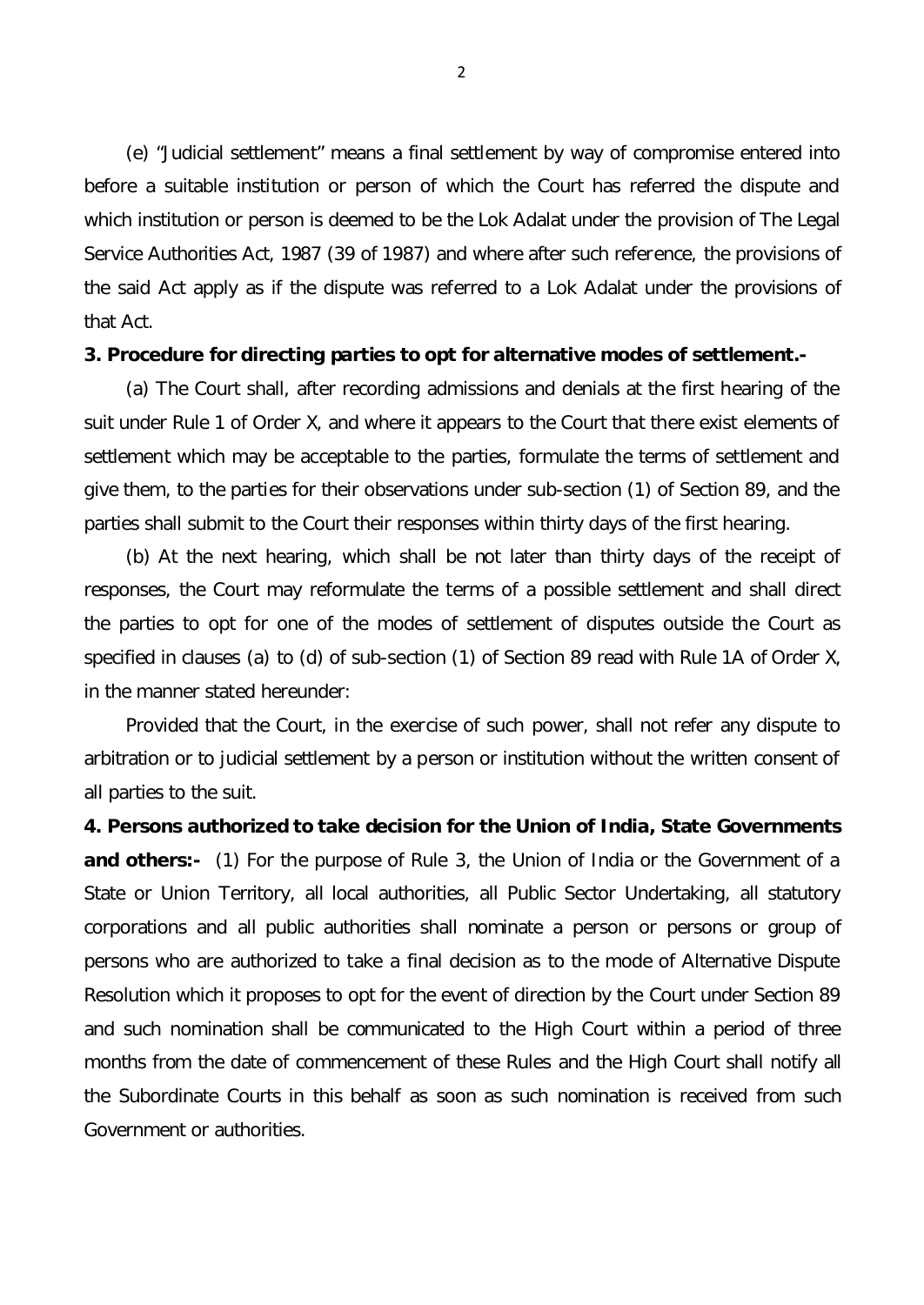(2) Where such person or persons or group of persons have not been nominated as aforesaid, such party as referred to in clause (1) shall, if it is a plaintiff, file along with the plaint or if it is a defendant, file along with or before the filing of the written statement, a memo into the Court, nominating a person or persons or group of persons who is or are authorized to take a final decision as to the mode of alternative disputes resolution, which the party prefers to adopt in the event of the Court directing the party to opt for one or other mode of Alternative Dispute Resolution.

#### **5. Court to give guidance to parties while giving direction to opt:-**

(a) Before directing the parties to exercise option under clause (b) of Rule 3, the Court shall give such guidance as it deems fit to the parties, by drawing their attention to the relevant factors which parties will have to take into account, before they exercise their options as to the particular mode of settlement, namely:

(i) that it will be to the advantage of the parties, so far as the time and expense are concerned, to opt for one or other of these modes of settlement referred to in Section 89 rather than seek a trial on the disputes arising in the suit;

(ii) that, where there is no relationship between the parties which requires to be preserved, it may be in the interest of the parties to seek reference of the matter to arbitration as envisaged in clause (a) of sub-section (1) of Section 89;

(iii) that, where there is relationship between the parties which requires to be preserved, it may be in the interest of the parties to seek reference of the matter to conciliation or mediation, as envisaged in clause (b) or (d) of sub-section (1) of Section 89;

Explanation- Disputes arising in matrimonial, maintenance and child custody matters shall, among others, be treated as cases where a relationship between the parties has to be preserved;

(iv) that, where parties are interested in a final settlement which may lead to a compromise, it will be in the interest of the parties to seek reference of the matter to Lok Adalat or to judicial settlement as envisaged in clause (c) of sub-section (1) of Section 89;

(v) the difference between the different modes of settlement, namely, arbitration, conciliation, mediation and judicial settlement are explained in Rule 2.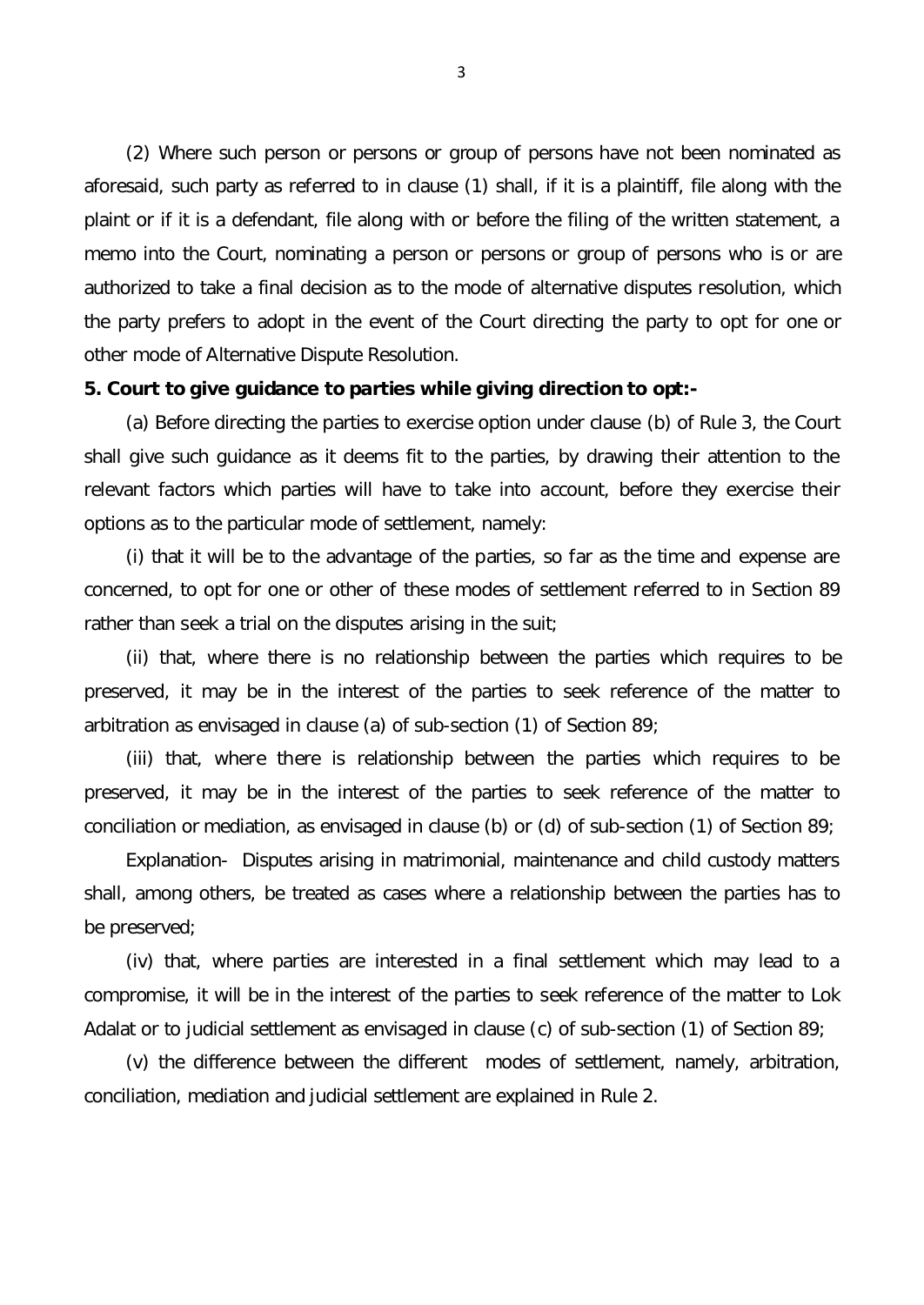**6. Procedure for reference by the Court to the different modes of settlement:-** (a)Where all parties to the suit decide to exercise their option and to agree for settlement by arbitration, they shall apply to the Court, within thirty days of the direction of the Court under clause (b) of Rule 3 and the Court shall, within thirty days of the said application, refer the matter to arbitration and thereafter the provisions of the Arbitration and Conciliation Act, 1996 (26 of 1996) which are applicable after the stage of making of the reference to arbitration under the Act, shall apply as if the proceedings were referred for settlement by way of arbitration under the provisions of that Act.

(b) Where all the parties to the suit decide to exercise their option and to agree for settlement by the Lok Adalat or where one of the parties applies for reference to Lok Adalat, the procedure envisaged under The Legal Services Authorities Act, 1987 and in particular by Section 20 of that Act, shall apply.

(c) Where all the parties to the suit decide to exercise their option and to agree for judicial settlement, they shall apply to the Court within thirty days of the direction under clause (b) of Rule 3 and then the Court shall, within thirty days of the application, refer the matter to a suitable institution or person and such institution or person shall be deemed to be a Lok Adalat and thereafter the provisions of The Legal Services Authorities Act, 1987 (39 of 1987) which are applicable after the stage of making the reference to Lok Adalat under that Act, shall apply as if the proceeding were referred for settlement under the provisions of that Act.

(d) Where none of the parties are willing to agree to opt or agree to refer the dispute to arbitration, or Lok Adalat, or to judicial settlement, within thirty days of the direction of the Court under clause (b) of Rule 3, they shall consider if they could agree for reference to conciliation or mediation, within the same period.

(e)(i) Where all the parties opt and agree for conciliation, they shall apply to the Court, within thirty days of the direction under clause (b) of Rule 3 and the Court shall, within thirty days of the application refer the matter to conciliation and thereafter the provisions of the Arbitration and Conciliation Act, 1996 (26 of 1996) which are applicable after the stage of making of the reference to conciliation under that Act, shall apply, as if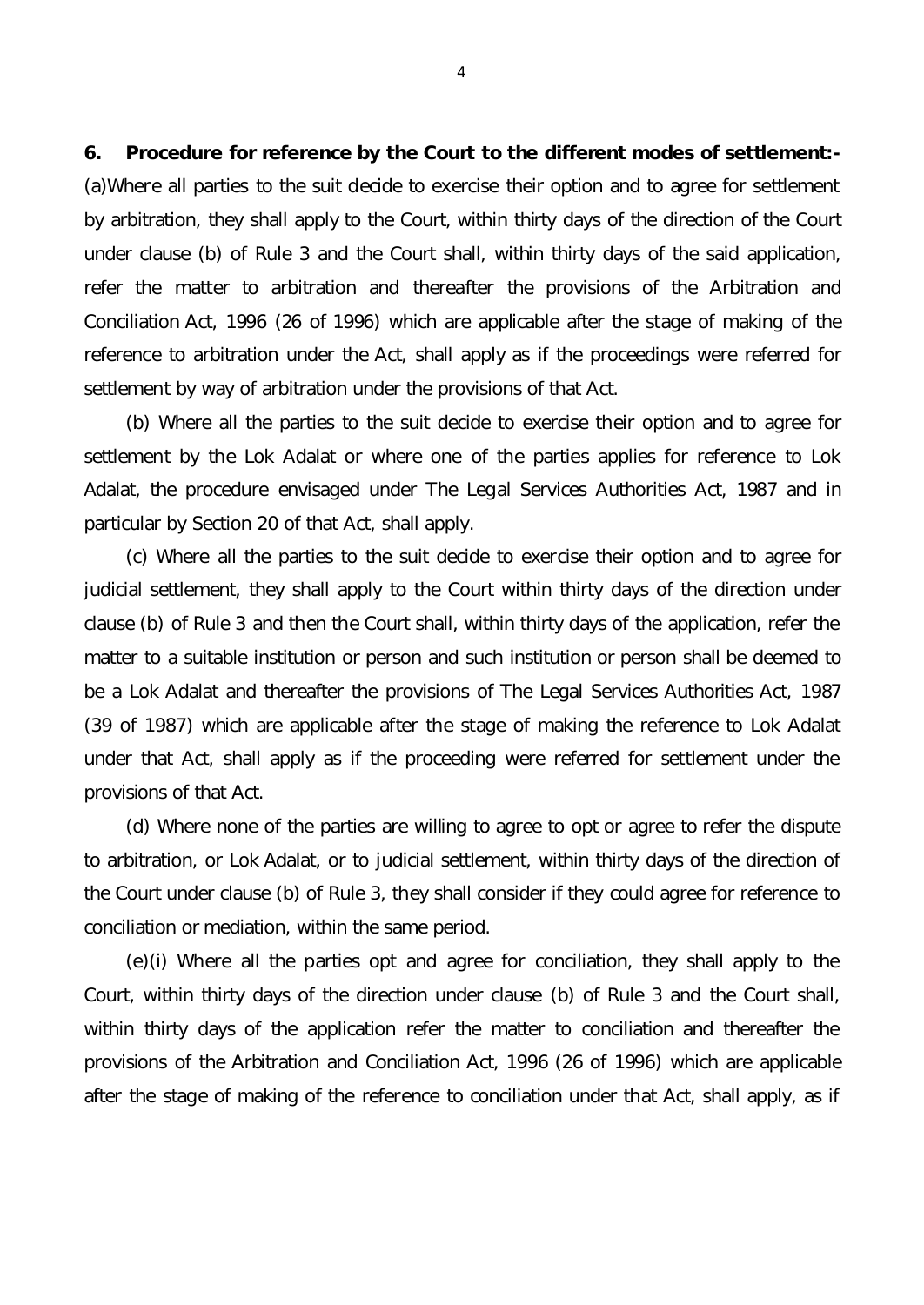the proceedings were referred for settlement by way of conciliation under the provisions of that Act.

(ii) Where all the parties opt and agree for mediation, they shall apply to the Court, within thirty days of the direction under clause (b) of Rule 3 and the Court shall, within thirty days of the application, refer the matter to mediation and then the Civil Procedure Mediation (High Court of Meghalaya) Rules 2013, shall apply.

(f)(i) Where under clause (d), all the parties are not able to opt and agree for conciliation or mediation, one or more parties may apply to the Court within thirty days of the direction under clause (b) of Rule 3, seeking settlement through conciliation of mediation, as the case may be, and in the event, the Court shall, within a further period of thirty days issue notice to the other parties to respond the application, and

(ii) In case all the parties agree for conciliation, the Court shall refer the matter to conciliation and thereafter, the provisions of the Arbitration and the Conciliation Act, 1996 which are applicable after the stage of making of the reference to conciliation under that Act, shall apply;

(iii) In case all the parties agree for mediation, the Court shall refer the matter to mediation in accordance with the Civil Procedure Mediation (High Court of Meghalaya) Rules 2013.

(iv) In case all the parties do not agree and where it appears to the Court that there exist elements of a settlement which may be acceptable to the parties and that there is a relationship between the parties which has to be preserved, the Court shall refer the matter to conciliation or mediation, as the case may be. In case the dispute is referred to conciliation, the provisions of the Arbitration and Conciliation Act, 1996 which are applicable after the stage of making of the reference to Conciliation under that Act shall and in case the dispute is referred to mediation, the provisions of the Civil Procedure Mediation (High Court of Meghalaya) Rules 2013, shall apply.

(g)(i) Where none of the parties apply for reference either to arbitration, or Lok Adalat, or judicial settlement, or conciliation or mediation, within thirty days of the direction under clause (b) of Rule 3, the Court shall, within a further period of thirty days, issue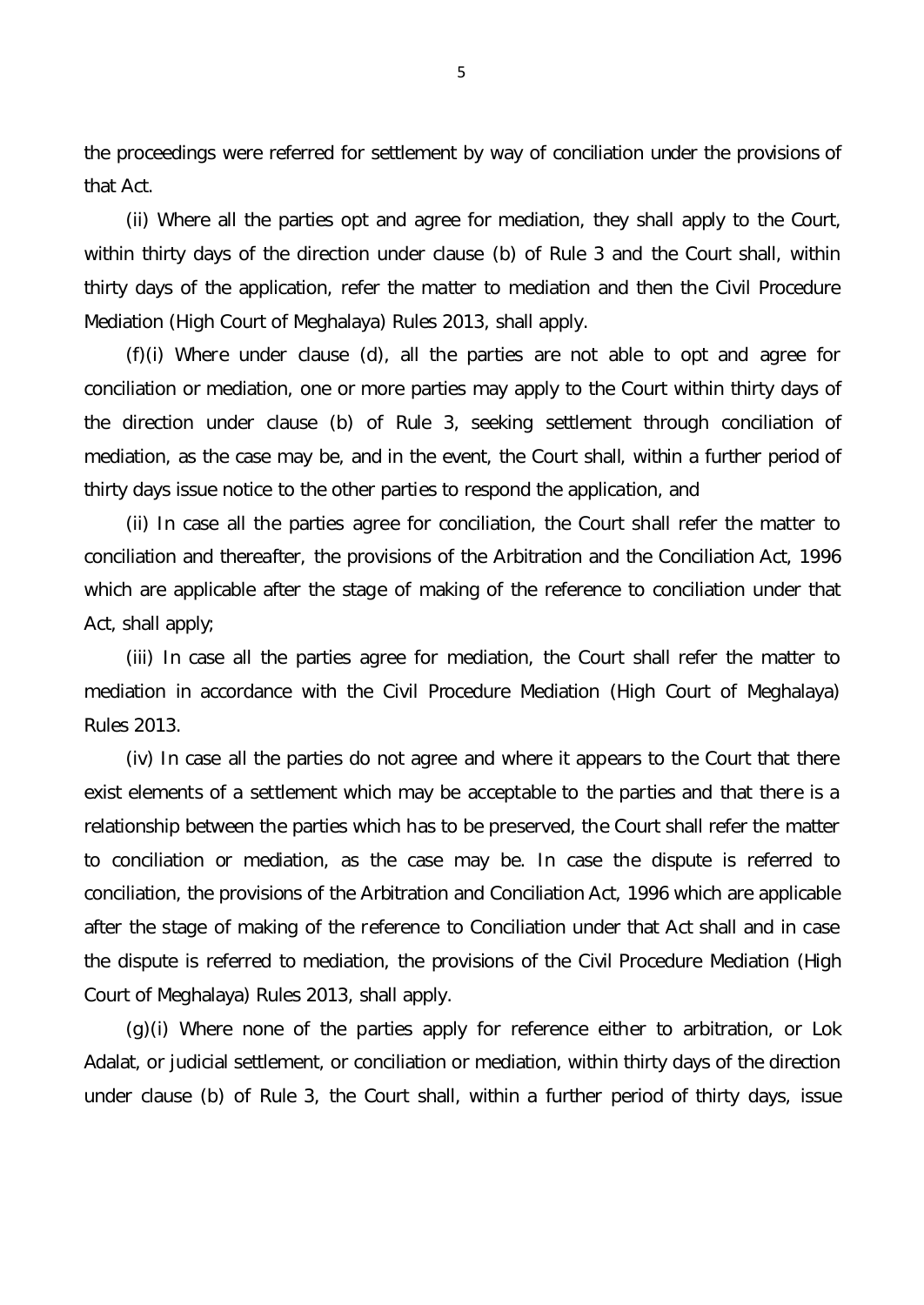notice to the parties or their representatives fixing the matter for hearing on the question of making a reference either to conciliation or mediation.

(ii) After hearing the parties or their representatives on the day so fixed the Court shall, if there exist elements of a settlement which may be acceptable to the parties and there is a relationship between the parties which has to be preserved, refer the matter to conciliation or mediation. In case the dispute is referred to conciliation, the provisions of the Arbitration and Conciliation Act, 1996 which are applicable after the stage of making of the reference to conciliation under that Act shall and in case the dispute is referred to mediation, the provisions of the Civil Procedure Mediation (High Court of Meghalaya) Rules, 2013, shall apply.

(h)(i) No next friend or guardian for the suit shall, without the leave of the Court, expressly recorded in the proceedings of the Court, opt for any one of the modes of alternative dispute resolution nor shall enter into any settlement on behalf of a minor or person under disability with reference to the suit in which he acts as next friend or guardian.

(ii) Where an application is made to the Court for leave to enter into a settlement initiated in the alternative dispute resolution proceeding on behalf of a minor or other person under disability and such minor or other person under disability is represented by counsel or pleader, the counsel or pleader shall file a certificate along with the said application to the effect that the settlement is, in his opinion, for the benefit of the minor or other person under disability. The decree of the Court based on the settlement to which the minor or other person under disability is a party, shall refer to the sanction of the Court thereto and shall set out the terms of the settlement.

**7. Referral to the Court and appearance before the Court upon failure of attempts to settle disputes by conciliation or judicial settlement or mediation:-** (1) Where a suit has been referred for settlement for conciliation, mediation or judicial settlement and has not been settled or where it is felt that it would not be proper in the interest of justice to proceed further with the matter, the suit shall be referred back again to the Court with a direction to the parties to appear before the Court on a specific date.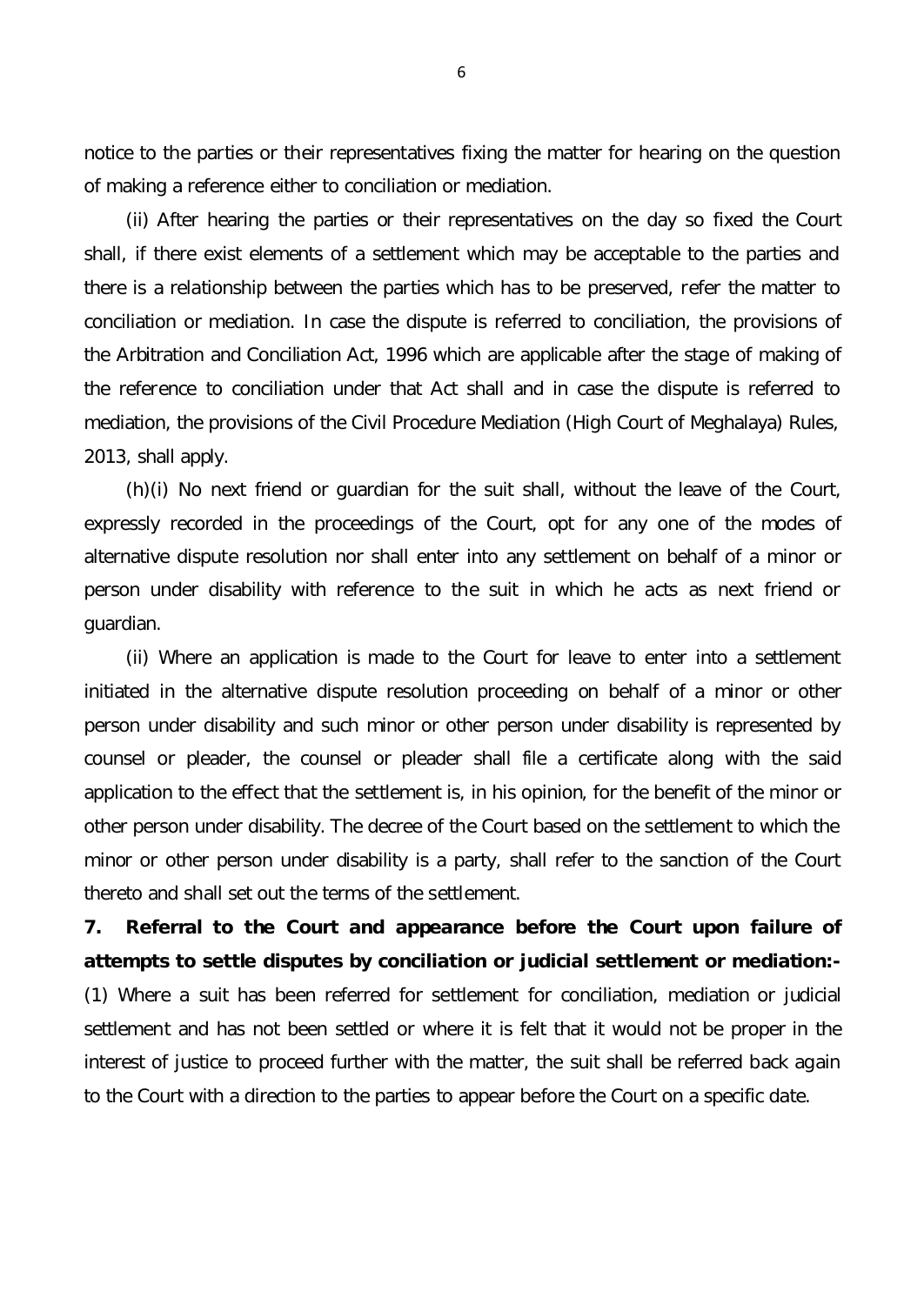(2) Upon the reference of the matter back to the Court under sub-rule (1) or under sub-section (5) of Section 20 of The Legal Service Authorities Act, 1987, the Court shall proceed with the suit in accordance with law.

## **8. Training in alternative methods of resolution of disputes, and preparation of manual:-**

(a) The High Court shall take steps to have training courses conducted in places where the High Court and the District Courts or Courts of equal status are located, by requesting bodies recognized by the High Court or the Universities imparting legal education or retired faculty members or other persons who, according to the High Court are well versed in the techniques of alternative methods of resolution of dispute, to conduct training courses for lawyers and judicial officers.

(b) (i) The High Court shall nominate a committee of Judges, faculty members including retired persons belonging to the above categories, senior member of the Bar, other members of the Bar specially qualified in the techniques of alternative dispute resolution, for the purpose referred to in clause (a) and for the purpose of preparing a detailed manual of procedure for alternative dispute resolution to be used by the Courts in the State as well as by the arbitrators, or authority or person in the case of judicial settlement or conciliators or mediators.

(ii) The said manual shall describe the various methods of alternative disputes resolution, the manner in which any one of the said methods is to be opted for, the suitability of any particular method for any particular type of dispute and shall specifically deal with the role of the above persons in dispute which are commercial or domestic in nature or which relate to matrimonial, maintenance and child custody matters.

(c) The High Courts and the District Courts shall periodically conduct seminars and workshops on the subject of alternative dispute resolution procedure throughout the State or States over which the High Court has jurisdiction with a view to bringing awareness of such procedures and imparting training to lawyers and judicial officers.